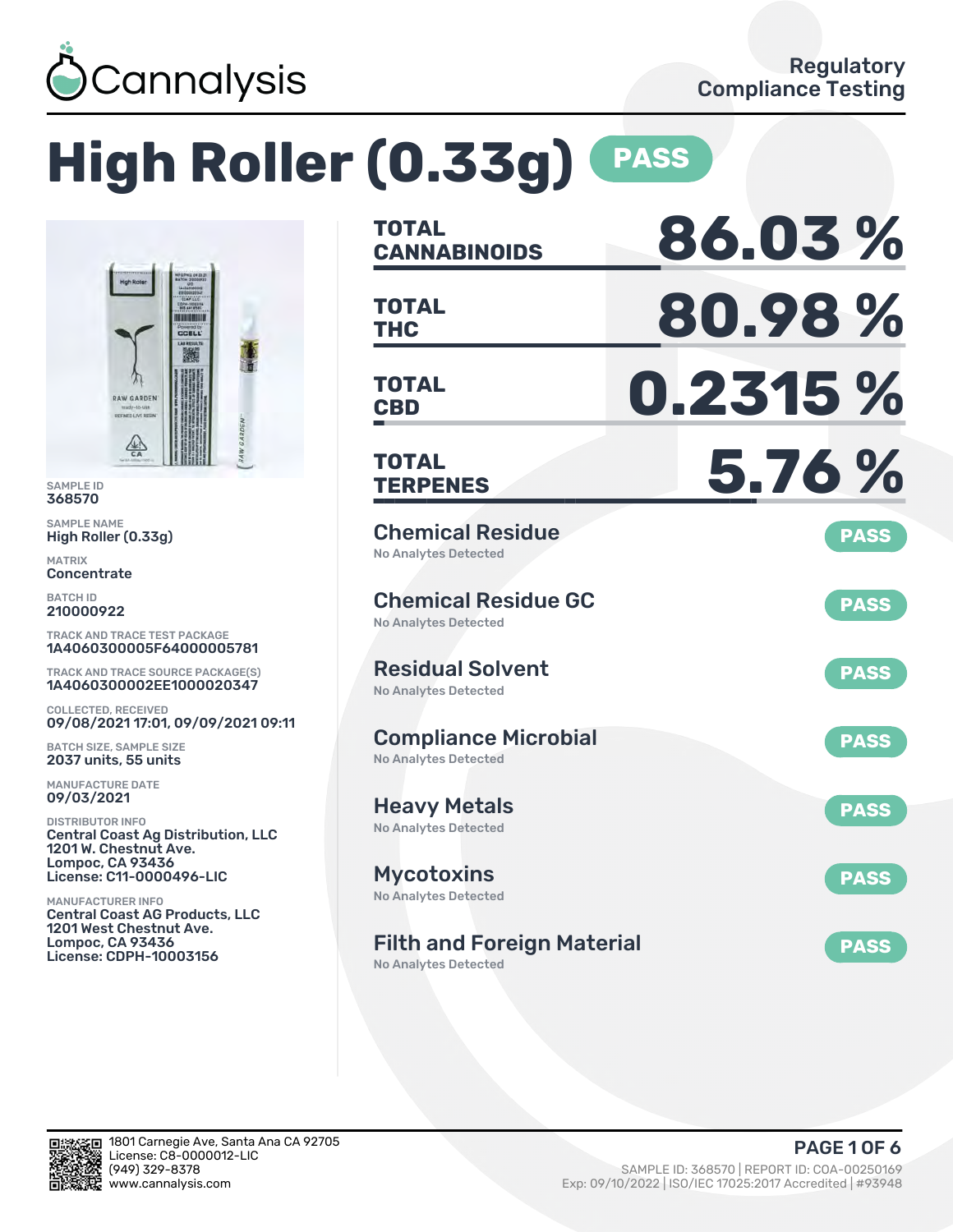

## CANNABINOID ANALYSIS

Total THC,CBD value(s) have been decarboxylated.

| TOTAL THC:          | 809.8 mg/g (80.98 %), 267.23 mg per package  |
|---------------------|----------------------------------------------|
| TOTAL CBD:          | $2.315$ mg/g (0.2315 %), 0.76 mg per package |
| TOTAL CANNABINOIDS: | 860.3 mg/g (86.03 %)                         |

UNIT OF MEASUREMENT: Milligrams per Gram(mg/g)

| <b>ANALYTE</b>         | <b>RESULT</b>           | <b>LOD</b> | <b>LLOO</b> | <b>ANALYTE</b>   | <b>RESULT</b>         | <b>LOD</b> | LL <sub>00</sub> |
|------------------------|-------------------------|------------|-------------|------------------|-----------------------|------------|------------------|
| THCa                   | ND                      | 0.5000     | 1.0000      | CBDa             | ND                    | 0.5000     | 1.0000           |
| D9THC                  | 809.8 mg/g (80.98 %)    | 0.5000     | 1.0000      | CBD              | 2.315 mg/g (0.2315 %) | 0.5000     | 1.0000           |
| D8THC                  | ND                      | 0.5000     | 1.0000      | CBD <sub>v</sub> | <b>ND</b>             | 0.5000     | 1.0000           |
| <b>CBN</b>             | 2.415 mg/g $(0.2415\%)$ | 0.5000     | 1.0000      | CBCa             | <b>ND</b>             | 0.5000     | 1.0000           |
| THCva                  | ND                      | 0.5000     | 1.0000      | CBC              | <b>ND</b>             | 0.5000     | 1.0000           |
| <b>THC<sub>v</sub></b> | 3.586 mg/g (0.3586 %)   | 0.5000     | 1.0000      | CBGa             | <b>ND</b>             | 0.5000     | 1.0000           |
| ExoTHC                 | $<$ 1 mg/g              | 0.5000     | 1.0000      | <b>CBG</b>       | 24.78 mg/g (2.478 %)  | 0.5000     | 1.0000           |
| <b>CBL</b>             | 17.36 mg/g (1.736 %)    | 0.5000     | 1.0000      |                  |                       |            |                  |

#### ADDITIONAL INFORMATION

| Method:     | SOP-TECH-001 | Sample Prepped: 09/09/2021 15:21  | Sample Approved: 09/10/2021 08:11  |  |
|-------------|--------------|-----------------------------------|------------------------------------|--|
| Instrument: | UPLC-DAD     | Sample Analyzed: 09/09/2021 17:13 | Prep-Analytical Batch: 32541-26623 |  |



#### TOTAL TERPENES: 57.63 mg/g (5.763 %)

| UNIT OF MEASUREMENT: | Milligrams per Gram(mg/g) |
|----------------------|---------------------------|
|                      |                           |

| <b>ANALYTE</b>          | <b>RESULT</b>                                                                                                                             | LOD    | <b>LLOO</b> | <b>ANALYTE</b>         | <b>RESULT</b>                                       | LOD    | <b>LLOQ</b> |
|-------------------------|-------------------------------------------------------------------------------------------------------------------------------------------|--------|-------------|------------------------|-----------------------------------------------------|--------|-------------|
| 3-Carene                | <b>ND</b>                                                                                                                                 | 1.000  | 2.500       | Alpha bisabolol        | <lloq< td=""><td>0.1000</td><td>0.5000</td></lloq<> | 0.1000 | 0.5000      |
| Alpha cedrene           | <b>ND</b>                                                                                                                                 | 1.000  | 2.500       | Alpha humulene         | 1.086 mg/g (0.1086 %)                               | 0.5000 | 1.000       |
| Alpha pinene            | 1.726 mg/g (0.1726 %)                                                                                                                     | 0.1000 | 1.000       | Alpha terpinene        | <b>ND</b>                                           | 0.5000 | 1.000       |
| Alpha terpineol         | <lloq< td=""><td>0.3260</td><td>0.6520</td><td>Beta caryophyllene</td><td>4.295 mg/g (0.4295 %)</td><td>0.5000</td><td>1.000</td></lloq<> | 0.3260 | 0.6520      | Beta caryophyllene     | 4.295 mg/g (0.4295 %)                               | 0.5000 | 1.000       |
| Beta myrcene            | 19.04 mg/g (1.904 %)                                                                                                                      | 0.5000 | 1.000       | Beta pinene            | 3.015 mg/g $(0.3015\%)$                             | 0.6070 | 1.214       |
| Borneol                 | <b>ND</b>                                                                                                                                 | 1.000  | 2.500       | Camphene               | <b>ND</b>                                           | 0.5000 | 1.000       |
| Camphor                 | <b>ND</b>                                                                                                                                 | 0.1000 | 0.5000      | Caryophyllene oxide ND |                                                     | 0.5000 | 2.500       |
| Cedrol                  | ND                                                                                                                                        | 0.5000 | 1.000       | Cis geraniol           | <b>ND</b>                                           | 1.000  | 2.500       |
| Cis nerolidol           | ND.                                                                                                                                       | 2.500  | 5.000       | Eucalyptol             | <b>ND</b>                                           | 0.1000 | 0.5000      |
| Fenchol                 | 1.177 mg/g $(0.1177%)$                                                                                                                    | 0.5000 | 1.000       | Fenchone               | <lloq< td=""><td>0.1000</td><td>0.5000</td></lloq<> | 0.1000 | 0.5000      |
| Gamma terpinene         | <b>ND</b>                                                                                                                                 | 0.1000 | 0.5000      | Gamma terpineol        | <b>ND</b>                                           | 0.2090 | 0.5230      |
| Geranyl acetate         | <b>ND</b>                                                                                                                                 | 0.1000 | 0.5000      | Guaiol                 | <b>ND</b>                                           | 2.500  | 5.000       |
| Isoborneol              | <b>ND</b>                                                                                                                                 | 0.5000 | 1.000       | Isopulegol             | <b>ND</b>                                           | 2.500  | 5.000       |
| Limonene                | 20.60 mg/g (2.060 %)                                                                                                                      | 0.5000 | 2.500       | Linalool               | 3.110 mg/g $(0.3110\%)$                             | 0.5000 | 1.000       |
| Menthol                 | ND.                                                                                                                                       | 1.000  | 2.500       | Ocimene 1              | <b>ND</b>                                           | 0.1550 | 0.3100      |
| Ocimene <sub>2</sub>    | <lloq< td=""><td>0.3450</td><td>1.725</td><td>P-cymene</td><td><b>ND</b></td><td>0.5230</td><td>1.045</td></lloq<>                        | 0.3450 | 1.725       | P-cymene               | <b>ND</b>                                           | 0.5230 | 1.045       |
| P-mentha-1.5-diene ND   |                                                                                                                                           | 0.5000 | 1.000       | Pulegone               | <b>ND</b>                                           | 0.1000 | 0.5000      |
| Sabinene                | <b>ND</b>                                                                                                                                 | 0.5000 | 1.000       | Terpinolene            | 3.582 mg/g (0.3582 %)                               | 0.1000 | 0.5000      |
| Trans beta farnesene ND |                                                                                                                                           | 2.500  | 5.000       | Trans geraniol         | <b>ND</b>                                           | 0.5000 | 2.500       |
| Trans nerolidol         | <b>ND</b>                                                                                                                                 | 0.5000 | 2.500       | Valencene              | <b>ND</b>                                           | 0.5000 | 1.000       |

| <b>RESULT</b>                                                                                                                                          | <b>LOD</b> | <b>LLOQ</b> | <b>ANALYTE</b>     | <b>RESULT</b>                                       | <b>LOD</b>             | <b>LLOQ</b> |
|--------------------------------------------------------------------------------------------------------------------------------------------------------|------------|-------------|--------------------|-----------------------------------------------------|------------------------|-------------|
| <b>ND</b>                                                                                                                                              | 1.000      | 2.500       | Alpha bisabolol    | <lloq< td=""><td>0.1000</td><td>0.5000</td></lloq<> | 0.1000                 | 0.5000      |
| <b>ND</b>                                                                                                                                              | 1.000      | 2.500       | Alpha humulene     | 1.086 mg/g $(0.1086\%)$                             | 0.5000                 | 1.000       |
| 1.726 mg/g (0.1726 %)                                                                                                                                  | 0.1000     | 1.000       | Alpha terpinene    | <b>ND</b>                                           | 0.5000                 | 1.000       |
| <lloq< td=""><td>0.3260</td><td>0.6520</td><td>Beta caryophyllene</td><td>4.295 mg/g <math>(0.4295\%)</math></td><td>0.5000</td><td>1.000</td></lloq<> | 0.3260     | 0.6520      | Beta caryophyllene | 4.295 mg/g $(0.4295\%)$                             | 0.5000                 | 1.000       |
| 19.04 mg/g (1.904 %)                                                                                                                                   | 0.5000     | 1.000       | Beta pinene        | 3.015 mg/g $(0.3015\%)$                             | 0.6070                 | 1.214       |
| <b>ND</b>                                                                                                                                              | 1.000      | 2.500       | Camphene           | <b>ND</b>                                           | 0.5000                 | 1.000       |
| <b>ND</b>                                                                                                                                              | 0.1000     | 0.5000      |                    |                                                     | 0.5000                 | 2.500       |
| <b>ND</b>                                                                                                                                              | 0.5000     | 1.000       | Cis geraniol       | <b>ND</b>                                           | 1.000                  | 2.500       |
| <b>ND</b>                                                                                                                                              | 2.500      | 5.000       | Eucalyptol         | <b>ND</b>                                           | 0.1000                 | 0.5000      |
| 1.177 mg/g $(0.1177%)$                                                                                                                                 | 0.5000     | 1.000       | Fenchone           | <lloq< td=""><td>0.1000</td><td>0.5000</td></lloq<> | 0.1000                 | 0.5000      |
| <b>ND</b>                                                                                                                                              | 0.1000     | 0.5000      | Gamma terpineol    | <b>ND</b>                                           | 0.2090                 | 0.5230      |
| ND                                                                                                                                                     | 0.1000     | 0.5000      | Guaiol             | <b>ND</b>                                           | 2.500                  | 5.000       |
| <b>ND</b>                                                                                                                                              | 0.5000     | 1.000       | Isopulegol         | <b>ND</b>                                           | 2.500                  | 5.000       |
| 20.60 mg/g (2.060 %)                                                                                                                                   | 0.5000     | 2.500       | Linalool           | 3.110 mg/g (0.3110 %)                               | 0.5000                 | 1.000       |
| <b>ND</b>                                                                                                                                              | 1.000      | 2.500       | Ocimene 1          | <b>ND</b>                                           | 0.1550                 | 0.3100      |
| <lloq< td=""><td>0.3450</td><td>1.725</td><td>P-cymene</td><td><b>ND</b></td><td>0.5230</td><td>1.045</td></lloq<>                                     | 0.3450     | 1.725       | P-cymene           | <b>ND</b>                                           | 0.5230                 | 1.045       |
| P-mentha-1,5-diene ND                                                                                                                                  | 0.5000     | 1.000       | Pulegone           | <b>ND</b>                                           | 0.1000                 | 0.5000      |
| <b>ND</b>                                                                                                                                              | 0.5000     | 1.000       | Terpinolene        | 3.582 mg/g (0.3582 %)                               | 0.1000                 | 0.5000      |
| Trans beta farnesene ND                                                                                                                                | 2.500      | 5.000       | Trans geraniol     | <b>ND</b>                                           | 0.5000                 | 2.500       |
| <b>ND</b>                                                                                                                                              | 0.5000     | 2.500       | Valencene          | <b>ND</b>                                           | 0.5000                 | 1.000       |
|                                                                                                                                                        |            |             |                    |                                                     | Caryophyllene oxide ND |             |



1801 Carnegie Ave, Santa Ana CA 92705 License: C8-0000012-LIC<br>(949) 329-8378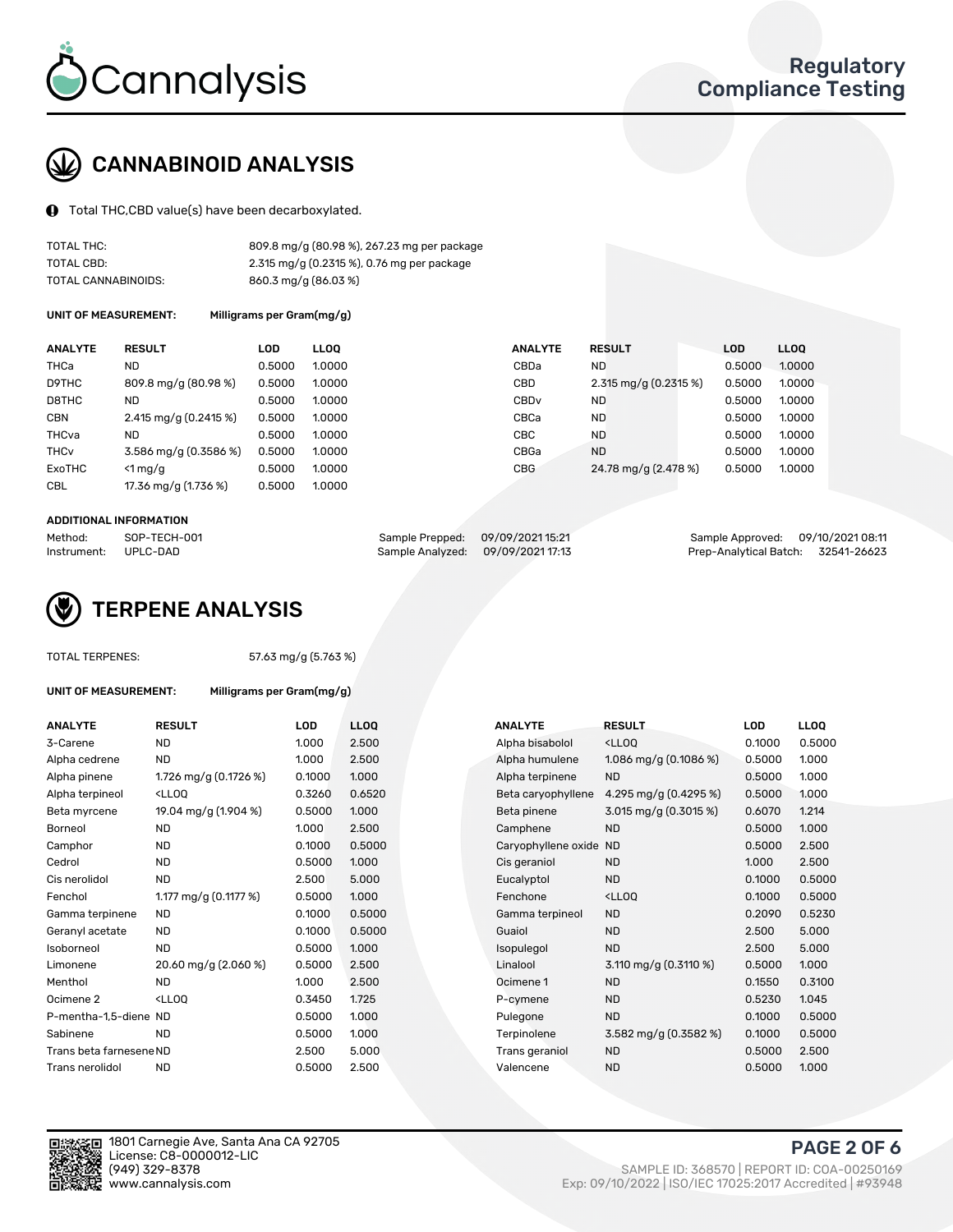

## Regulatory Compliance Testing

#### ADDITIONAL INFORMATION

Sample Analyzed: 09/09/2021 16:54

Method: SOP-TECH-027 Sample Prepped: 09/09/2021 16:20 Sample Approved: 09/10/2021 10:15



CHEMICAL RESIDUE ANALYSIS PASS

UNIT OF MEASUREMENT: Micrograms per Gram(ug/g)

| <b>ANALYTE</b>    | <b>RESULT</b> | LOD    | LL <sub>OO</sub> | <b>ACTION LEVEL</b> |      | <b>ANALYTE</b>      | <b>RESULT</b> | <b>LOD</b> | <b>LLOQ</b> | <b>ACTION LEVEL</b> |      |
|-------------------|---------------|--------|------------------|---------------------|------|---------------------|---------------|------------|-------------|---------------------|------|
| Abamectin         | <b>ND</b>     | 0.0200 | 0.0400           | 0.1000              | Pass | Acephate            | <b>ND</b>     | 0.0200     | 0.0400      | 0.1000              | Pass |
| Acequinocyl       | <b>ND</b>     | 0.0200 | 0.0400           | 0.1000              | Pass | Acetamiprid         | <b>ND</b>     | 0.0200     | 0.0400      | 0.1000              | Pass |
| Aldicarb          | <b>ND</b>     | 0.0200 | 0.0400           | 0.0                 | Pass | Azoxystrobin        | <b>ND</b>     | 0.0200     | 0.0400      | 0.1000              | Pass |
| Bifenazate        | <b>ND</b>     | 0.0200 | 0.0400           | 0.1000              | Pass | <b>Bifenthrin</b>   | <b>ND</b>     | 0.0200     | 0.0400      | 3.000               | Pass |
| <b>Boscalid</b>   | <b>ND</b>     | 0.0200 | 0.0400           | 0.1000              | Pass | Carbaryl            | <b>ND</b>     | 0.0200     | 0.0400      | 0.5000              | Pass |
| Carbofuran        | <b>ND</b>     | 0.0200 | 0.0400           | 0.0                 | Pass | Chlorantraniliprole | <b>ND</b>     | 0.0200     | 0.0400      | 10.00               | Pass |
| Clofentezine      | <b>ND</b>     | 0.0200 | 0.0400           | 0.1000              | Pass | Coumaphos           | <b>ND</b>     | 0.0200     | 0.0400      | 0.0                 | Pass |
| Cyfluthrin        | <b>ND</b>     | 0.4000 | 1.000            | 2.000               | Pass | Cypermethrin        | <b>ND</b>     | 0.4000     | 1.000       | 1.000               | Pass |
| Daminozide        | <b>ND</b>     | 0.0200 | 0.0400           | 0.0                 | Pass | Diazinon            | <b>ND</b>     | 0.0200     | 0.0400      | 0.1000              | Pass |
| <b>Dichlorvos</b> | <b>ND</b>     | 0.0200 | 0.0400           | 0.0                 | Pass | Dimethoate          | <b>ND</b>     | 0.0200     | 0.0400      | 0.0                 | Pass |
| Dimethomorph      | <b>ND</b>     | 0.0200 | 0.0400           | 2.000               | Pass | Ethoprophos         | <b>ND</b>     | 0.0200     | 0.0400      | 0.0                 | Pass |
| Etofenprox        | <b>ND</b>     | 0.0200 | 0.0400           | 0.0                 | Pass | Etoxazole           | <b>ND</b>     | 0.0200     | 0.0400      | 0.1000              | Pass |
| Fenhexamid        | <b>ND</b>     | 0.0200 | 0.0400           | 0.1000              | Pass | Fenoxycarb          | <b>ND</b>     | 0.0200     | 0.0400      | 0.0                 | Pass |
| Fenpyroximate     | <b>ND</b>     | 0.0200 | 0.0400           | 0.1000              | Pass | Fipronil            | <b>ND</b>     | 0.0400     | 0.1000      | 0.0                 | Pass |
| Flonicamid        | <b>ND</b>     | 0.0200 | 0.0400           | 0.1000              | Pass | Fludioxonil         | <b>ND</b>     | 0.0200     | 0.0400      | 0.1000              | Pass |
| Hexythiazox       | <b>ND</b>     | 0.0200 | 0.0400           | 0.1000              | Pass | Imazalil            | <b>ND</b>     | 0.0200     | 0.0400      | 0.0                 | Pass |
| Imidacloprid      | <b>ND</b>     | 0.0200 | 0.0400           | 5.000               | Pass | Kresoxim methyl     | <b>ND</b>     | 0.0200     | 0.0400      | 0.1000              | Pass |
| Malathion         | <b>ND</b>     | 0.0200 | 0.0400           | 0.5000              | Pass | Metalaxyl           | <b>ND</b>     | 0.0200     | 0.0400      | 2.000               | Pass |
| Methiocarb        | <b>ND</b>     | 0.0200 | 0.0400           | 0.0                 | Pass | Methomyl            | <b>ND</b>     | 0.0200     | 0.0400      | 1.000               | Pass |
| Mevinphos         | <b>ND</b>     | 0.0200 | 0.0400           | 0.0                 | Pass | Myclobutanil        | <b>ND</b>     | 0.0200     | 0.0400      | 0.1000              | Pass |
| Naled             | <b>ND</b>     | 0.0200 | 0.0400           | 0.1000              | Pass | Oxamyl              | <b>ND</b>     | 0.0200     | 0.0400      | 0.5000              | Pass |
| Paclobutrazol     | <b>ND</b>     | 0.0200 | 0.0400           | 0.0                 | Pass | Permethrins         | <b>ND</b>     | 0.0400     | 0.1000      | 0.5000              | Pass |
| Phosmet           | <b>ND</b>     | 0.0200 | 0.0400           | 0.1000              | Pass | Piperonyl butoxide  | <b>ND</b>     | 0.0200     | 0.0400      | 3.000               | Pass |
| Prallethrin       | <b>ND</b>     | 0.0200 | 0.0400           | 0.1000              | Pass | Propiconazole       | <b>ND</b>     | 0.0200     | 0.0400      | 0.1000              | Pass |
| Propoxur          | <b>ND</b>     | 0.0200 | 0.0400           | 0.0                 | Pass | Pyrethrins          | <b>ND</b>     | 0.0200     | 0.0400      | 0.5000              | Pass |
| Pyridaben         | <b>ND</b>     | 0.0200 | 0.0400           | 0.1000              | Pass | Spinetoram          | <b>ND</b>     | 0.0200     | 0.0400      | 0.1000              | Pass |
| Spinosad          | <b>ND</b>     | 0.0300 | 0.0700           | 0.1000              | Pass | Spiromesifen        | <b>ND</b>     | 0.0200     | 0.0400      | 0.1000              | Pass |
| Spirotetramat     | <b>ND</b>     | 0.0200 | 0.0400           | 0.1000              | Pass | Spiroxamine         | <b>ND</b>     | 0.0200     | 0.0400      | 0.0                 | Pass |
| Tebuconazole      | <b>ND</b>     | 0.0200 | 0.0400           | 0.1000              | Pass | Thiacloprid         | <b>ND</b>     | 0.0200     | 0.0400      | 0.0                 | Pass |
| Thiamethoxam      | <b>ND</b>     | 0.0200 | 0.0400           | 5.000               | Pass | Trifloxystrobin     | <b>ND</b>     | 0.0200     | 0.0400      | 0.1000              | Pass |
|                   |               |        |                  |                     |      |                     |               |            |             |                     |      |

## ADDITIONAL INFORMATION

Method: SOP-TECH-002 Sample Prepped: 09/09/202116:19 Sample Approved: 09/10/2021 16:25<br>Instrument: LC-MS/MS Sample Analyzed: 09/09/2021 16:55 Prep-Analytical Batch: 32544-26619 Prep-Analytical Batch: 32544-26619

PAGE 3 OF 6

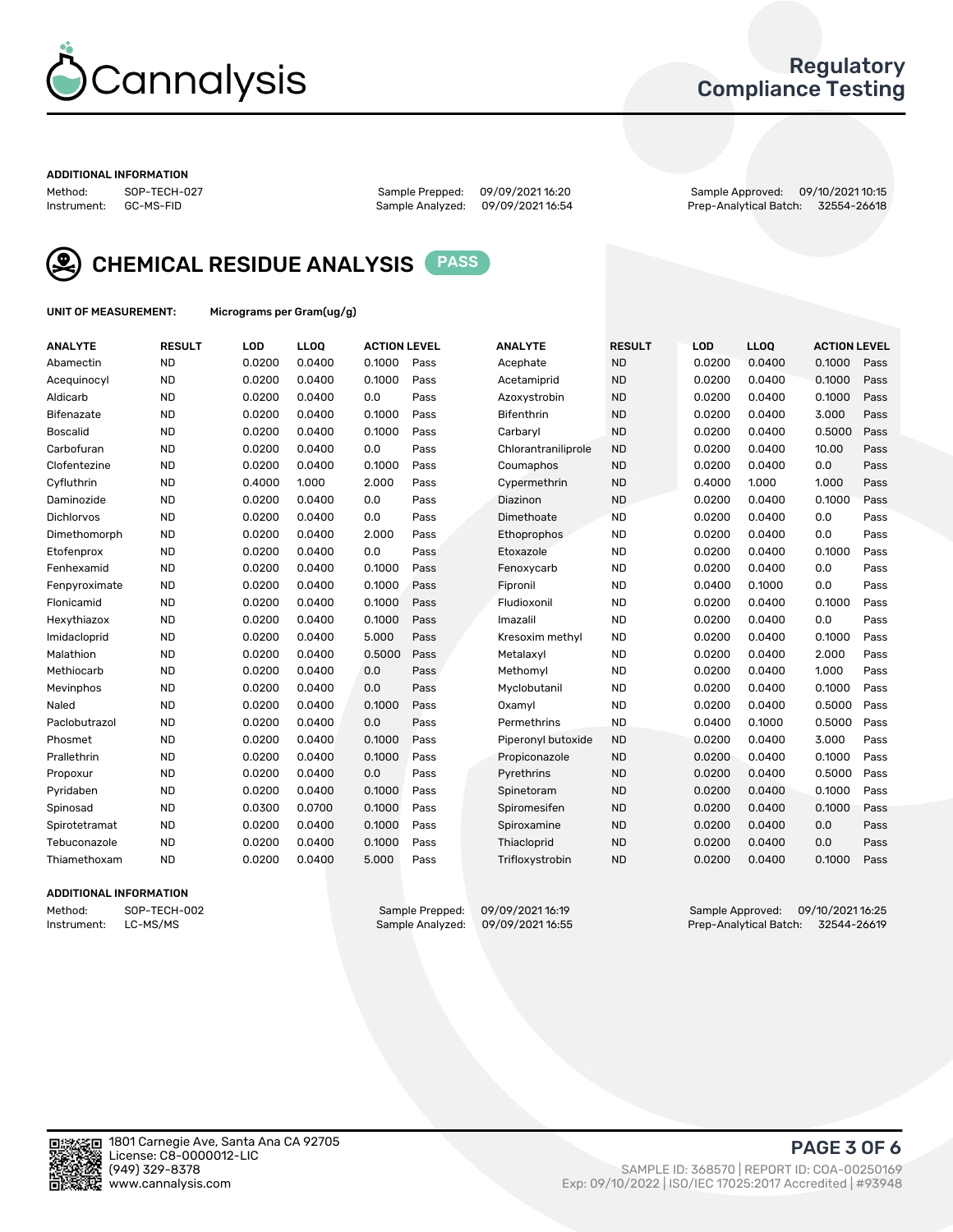

## CHEMICAL RESIDUE GC ANALYSIS PASS

icrograms per Gram(ug/g)

| <b>ANALYTE</b>                                   | <b>RESULT</b>            | LOD.   | <b>LLOO</b> | <b>ACTION LEVEL</b> |                                     | <b>ANALYTE</b>                      | <b>RESULT</b> | <b>LOD</b> | <b>LLOO</b>                                | <b>ACTION LEVEL</b>             |      |
|--------------------------------------------------|--------------------------|--------|-------------|---------------------|-------------------------------------|-------------------------------------|---------------|------------|--------------------------------------------|---------------------------------|------|
| Captan                                           | <b>ND</b>                | 0.1000 | 0.2000      | 0.7000              | Pass                                | Chlordane                           | <b>ND</b>     | 0.0109     | 0.0136                                     | 0.0                             | Pass |
| Methyl parathion                                 | <b>ND</b>                | 0.0400 | 0.1000      | 0.0                 | Pass                                | <b>PCNB</b>                         | <b>ND</b>     | 0.0200     | 0.0400                                     | 0.1000                          | Pass |
| Chlorfenapyr                                     | <b>ND</b>                | 0.0800 | 0.1000      | 0.0                 | Pass                                | Chlorpyrifos                        | <b>ND</b>     | 0.0800     | 0.1000                                     | 0.0                             | Pass |
| ADDITIONAL INFORMATION<br>Method:<br>Instrument: | SOP-TECH-010<br>GC-MS/MS |        |             |                     | Sample Prepped:<br>Sample Analyzed: | 09/09/202116:19<br>09/09/2021 16:55 |               |            | Sample Approved:<br>Prep-Analytical Batch: | 09/10/2021 09:36<br>32545-26620 |      |

## RESIDUAL SOLVENT ANALYSIS PASS

UNIT OF MEASUREMENT: Micrograms per Gram(ug/g)

| <b>ANALYTE</b>       | <b>RESULT</b> | LOD    | <b>LLOO</b> | <b>ACTION LEVEL</b> |      | <b>ANALYTE</b>           | <b>RESULT</b> | LOD    | LLOO  | <b>ACTION LEVEL</b> |      |
|----------------------|---------------|--------|-------------|---------------------|------|--------------------------|---------------|--------|-------|---------------------|------|
| Acetone              | <b>ND</b>     | 50.00  | 100.0       | 5000                | Pass | Acetonitrile             | <b>ND</b>     | 50.00  | 100.0 | 410.0               | Pass |
| Benzene              | <b>ND</b>     | 0.5000 | 1.000       | 1.000               | Pass | <b>Butane</b>            | <b>ND</b>     | 50.00  | 100.0 | 5000                | Pass |
| Chloroform           | <b>ND</b>     | 0.5000 | 1.000       | 1.000               | Pass | Ethanol                  | <b>ND</b>     | 50.00  | 100.0 | 5000                | Pass |
| <b>Ethyl Acetate</b> | <b>ND</b>     | 50.00  | 100.0       | 5000                | Pass | <b>Ethyl Ether</b>       | <b>ND</b>     | 50.00  | 100.0 | 5000                | Pass |
| Ethylene oxide       | <b>ND</b>     | 0.5000 | 1.000       | 1.000               | Pass | Heptane                  | <b>ND</b>     | 50.00  | 100.0 | 5000                | Pass |
| Hexane               | <b>ND</b>     | 50.00  | 100.0       | 290.0               | Pass | <b>Isopropyl Alcohol</b> | <b>ND</b>     | 50.00  | 100.0 | 5000                | Pass |
| Methanol             | <b>ND</b>     | 50.00  | 100.0       | 3000                | Pass | Methylene chloride       | <b>ND</b>     | 0.5000 | 1.000 | 1.000               | Pass |
| Pentane              | <b>ND</b>     | 50.00  | 100.0       | 5000                | Pass | Propane                  | <b>ND</b>     | 50.00  | 200.0 | 5000                | Pass |
| Toluene              | <b>ND</b>     | 50.00  | 100.0       | 890.0               | Pass | Xvlenes                  | <b>ND</b>     | 50.08  | 100.0 | 2170                | Pass |
| Trichloroethylene    | <b>ND</b>     | 0.5000 | 1.000       | 1.000               | Pass | 1.2-Dichloroethane       | <b>ND</b>     | 0.5000 | 1.000 | 1.000               | Pass |

## ADDITIONAL INFORMATION

Method: SOP-TECH-021 Sample Prepped: 09/09/202116:53 Sample Approved: 09/10/2021 10:27<br>Sample Analyzed: 09/09/202116:54 Prep-Analytical Batch: 32556-26617 Prep-Analytical Batch: 32556-26617



UNIT OF MEASUREMENT: Cycle Threshold (Ct)

| <b>ANALYTE</b>                        | <b>RESULT</b> | LOD   | <b>LLOO</b> |                 | <b>ACTION LEVEL</b> | <b>ANALYTE</b>   | <b>RESULT</b> | LOD                                  | <b>LLOO</b>            |     | <b>ACTION LEVEL</b> |
|---------------------------------------|---------------|-------|-------------|-----------------|---------------------|------------------|---------------|--------------------------------------|------------------------|-----|---------------------|
| A.fumigatus                           | <b>ND</b>     | 33.00 | 0.0         | 0.0             | Pass                | A. flavus        | <b>ND</b>     | 33.00                                | 0.0                    | 0.0 | Pass                |
| A. niger                              | <b>ND</b>     | 33.00 | 0.0         | 0.0             | Pass                | A. terreus       | <b>ND</b>     | 33.00                                | 0.0                    | 0.0 | Pass                |
| <b>STEC</b>                           | <b>ND</b>     | 33.00 | 0.0         | 0.0             | Pass                | Salmonella spp   | <b>ND</b>     | 33.00                                | 0.0                    | 0.0 | Pass                |
| ADDITIONAL INFORMATION                |               |       |             |                 |                     |                  |               |                                      |                        |     |                     |
| SOP-TECH-016, SOP-TECH-022<br>Method: |               |       |             | Sample Prepped: | 09/10/2021 12:18    |                  |               | 09/10/2021 14:53<br>Sample Approved: |                        |     |                     |
| Instrument:                           | aPCR          |       |             |                 | Sample Analyzed:    | 09/10/2021 12:19 |               |                                      | Prep-Analytical Batch: |     | 32551-26637         |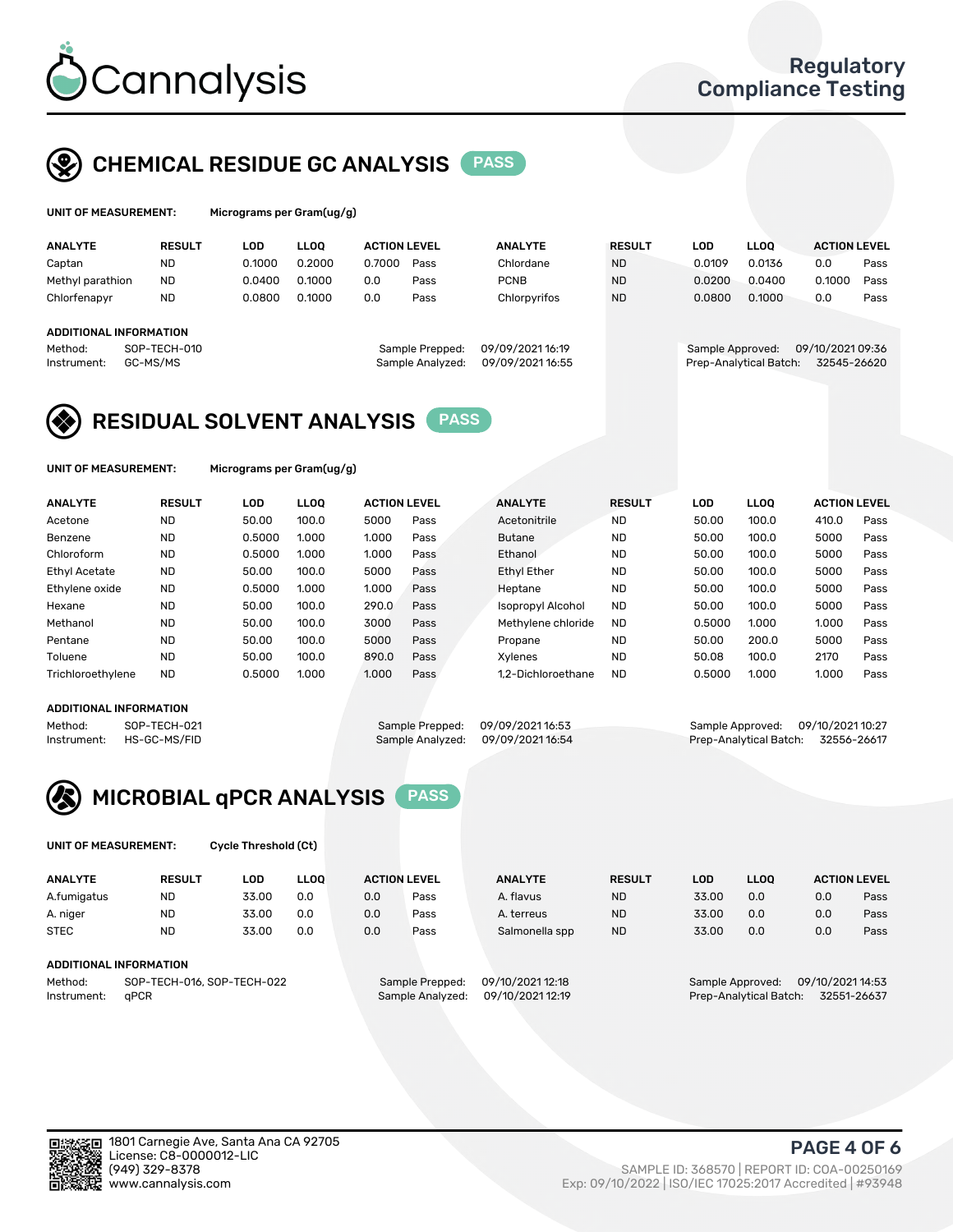



| UNIT OF MEASUREMENT:          |                            | Micrograms per Gram(ug/g) |             |                     |                                     |                                      |               |                  |                        |                                 |      |
|-------------------------------|----------------------------|---------------------------|-------------|---------------------|-------------------------------------|--------------------------------------|---------------|------------------|------------------------|---------------------------------|------|
| <b>ANALYTE</b>                | <b>RESULT</b>              | <b>LOD</b>                | <b>LLOO</b> | <b>ACTION LEVEL</b> |                                     | <b>ANALYTE</b>                       | <b>RESULT</b> | <b>LOD</b>       | <b>LLOO</b>            | <b>ACTION LEVEL</b>             |      |
| Arsenic                       | <b>ND</b>                  | 0.0120                    | 0.1000      | 0.2000              | Pass                                | Cadmium                              | <b>ND</b>     | 0.0072           | 0.0500                 | 0.2000                          | Pass |
| Lead                          | <b>ND</b>                  | 0.0068                    | 0.0500      | 0.5000              | Pass                                | Mercury                              | <b>ND</b>     | 0.0060           | 0.0500                 | 0.1000                          | Pass |
| <b>ADDITIONAL INFORMATION</b> |                            |                           |             |                     |                                     |                                      |               |                  |                        |                                 |      |
| Method:<br>Instrument:        | SOP-TECH-013<br>ICP-MS     |                           |             |                     | Sample Prepped:<br>Sample Analyzed: | 09/09/2021 15:34<br>09/09/2021 15:34 |               | Sample Approved: | Prep-Analytical Batch: | 09/09/2021 21:24<br>32549-26614 |      |
| (*)                           | <b>MYCOTOXINS ANALYSIS</b> |                           |             | <b>PASS</b>         |                                     |                                      |               |                  |                        |                                 |      |

UNIT OF MEASUREMENT: Micrograms per Kilogram(ug/kg)

| <b>ANALYTE</b>          | <b>RESULT</b> | LOD   | <b>LLOO</b> | <b>ACTION LEVEL</b> |      | <b>ANALYTE</b> | <b>RESULT</b> | LOD   | <b>LLOO</b> | <b>ACTION LEVEL</b> |      |
|-------------------------|---------------|-------|-------------|---------------------|------|----------------|---------------|-------|-------------|---------------------|------|
| Aflatoxin B1            | <b>ND</b>     | 1.000 | 2.000       |                     | N/A  | Aflatoxin B2   | <b>ND</b>     | 2.000 | 5.000       |                     | N/A  |
| Aflatoxin G1            | <b>ND</b>     | 2.000 | 5.000       |                     | N/A  | Aflatoxin G2   | <b>ND</b>     | 2.000 | 5.000       |                     | N/A  |
| <b>Total Aflatoxins</b> | <b>ND</b>     | 10.00 | 14.00       | 20.00               | Pass | Ochratoxin A   | <b>ND</b>     | 1.000 | 2.000       | 20.00               | Pass |
|                         |               |       |             |                     |      |                |               |       |             |                     |      |

#### ADDITIONAL INFORMATION

Method: SOP-TECH-020 Sample Prepped: 09/09/2021 17:02 Sample Approved: 09/10/2021 11:58 Instrument: LC-MS/MS Sample Analyzed: 09/09/2021 17:42 Prep-Analytical Batch: 32557-26625

## FILTH & FOREIGN MATERIAL ANALYSIS PASS

UNIT OF MEASUREMENT: Filth and Foreign Matter (%, #/3g)

| <b>ANALYTE</b>                                              | <b>RESULT</b> | LOD | <b>LLOO</b> | <b>ACTION LEVEL</b> |                                     | <b>ANALYTE</b>                       | <b>RESULT</b> | <b>LLOO</b><br>LOD |     | <b>ACTION LEVEL</b>                                                           |      |  |  |
|-------------------------------------------------------------|---------------|-----|-------------|---------------------|-------------------------------------|--------------------------------------|---------------|--------------------|-----|-------------------------------------------------------------------------------|------|--|--|
| IF RH ME                                                    | <b>ND</b>     | 0.0 | 0.0         | 1.000               | Pass                                | <b>IFM</b>                           | <b>ND</b>     | 0.0                | 0.0 | 25.00                                                                         | Pass |  |  |
| Mold                                                        | <b>ND</b>     | 0.0 | 0.0         | 25.00               | Pass                                | <b>SSCD</b>                          | <b>ND</b>     | 0.0                | 0.0 | 25.00                                                                         | Pass |  |  |
| ADDITIONAL INFORMATION                                      |               |     |             |                     |                                     |                                      |               |                    |     |                                                                               |      |  |  |
| Method:<br>SOP-TECH-009<br>Instrument:<br>Visual Inspection |               |     |             |                     | Sample Prepped:<br>Sample Analyzed: | 09/10/2021 13:21<br>09/10/2021 13:23 |               |                    |     | 09/10/2021 13:38<br>Sample Approved:<br>Prep-Analytical Batch:<br>32574-26640 |      |  |  |



PAGE 5 OF 6